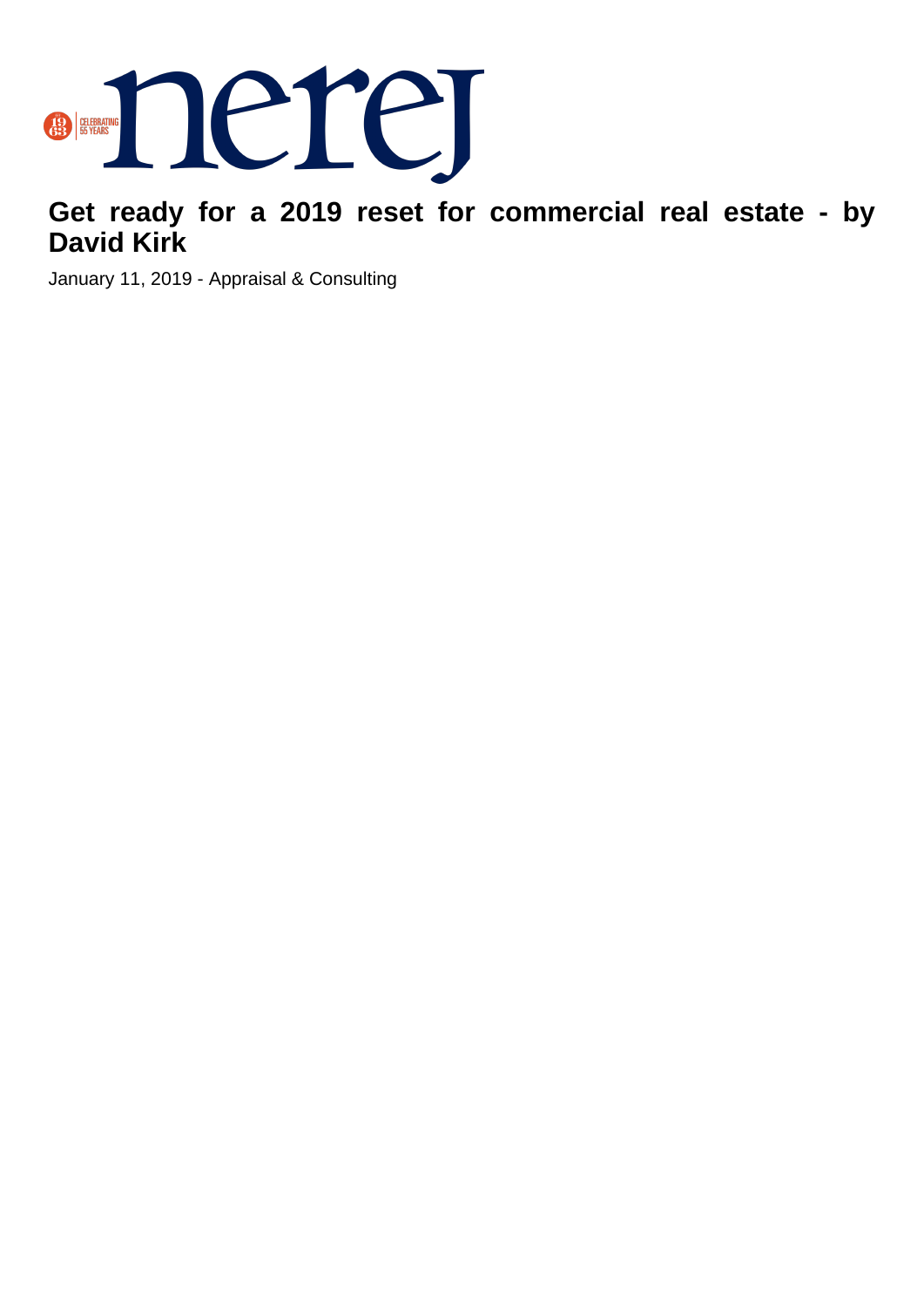

David Kirk